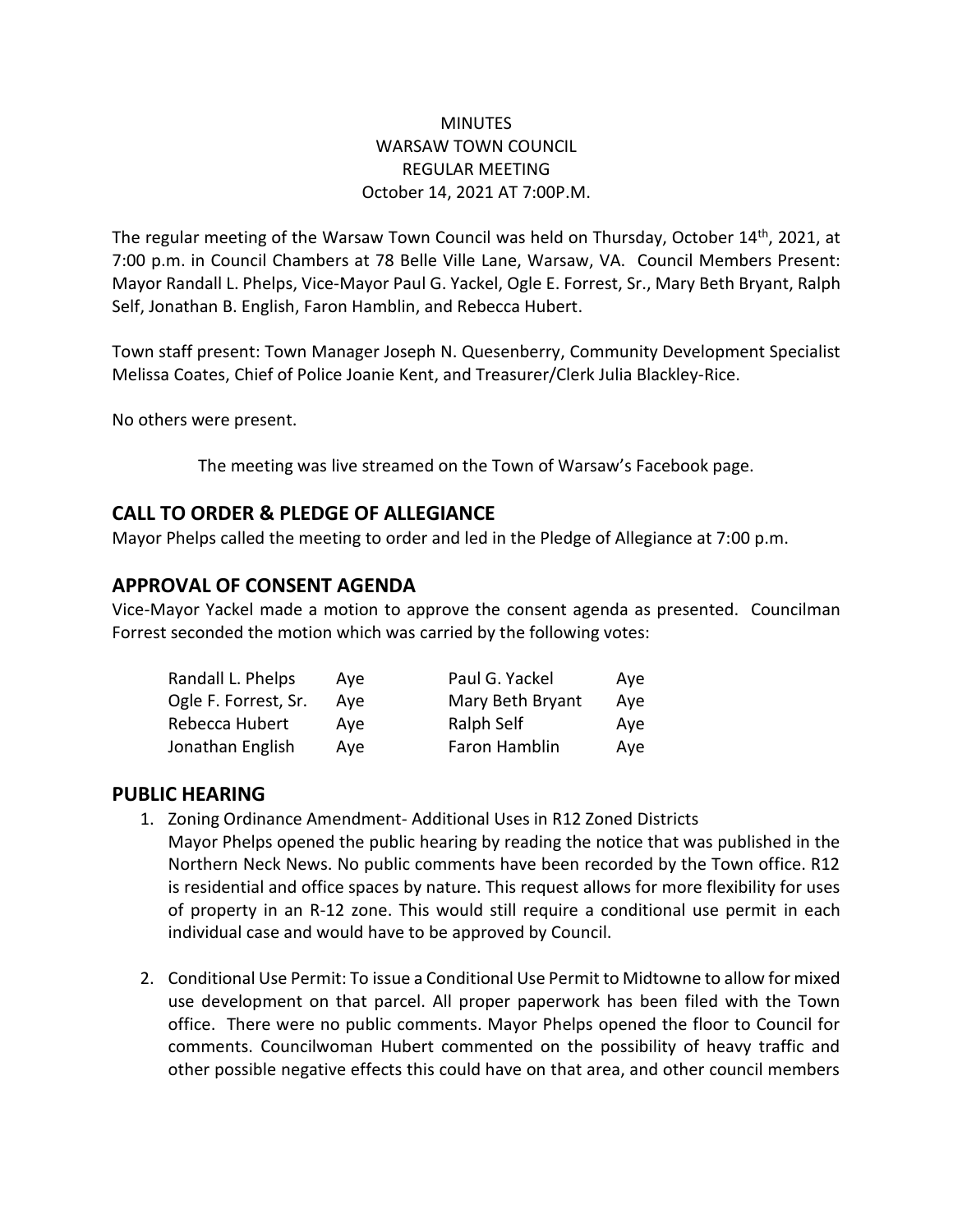expressed the same concern. Town Manager, Joseph Quesenberry, explained the possibility of VDOT intervening in the future to help with those issues.

Councilman Forrest made the motion to amend the zoning ordinance to allow additional uses, as published in the public hearing notice, in the R-12 Residential/Office zones. Councilman Hamblin seconded the motion carried by the following votes:

| Randall L. Phelps    | Ave | Paul G. Yackel   | Ave |
|----------------------|-----|------------------|-----|
| Ogle F. Forrest, Sr. | Ave | Mary Beth Bryant | Ave |
| Rebecca Hubert       | Ave | Ralph Self       | Ave |
| Jonathan English     | Ave | Faron Hamblin    | Ave |

Councilman Forrest made the motion to approve the Conditional Use Permit for Midtowne, LLC. Councilman Hamblin seconded the motion carried by the following votes:

| Randall L. Phelps    | Ave | Paul G. Yackel   | Ave |
|----------------------|-----|------------------|-----|
| Ogle F. Forrest, Sr. | Ave | Mary Beth Bryant | Aye |
| Ralph Self           | Ave | Jonathan English | Ave |
| Faron Hamblin        | Ave | Rebecca Hubert   | Nay |

# **PUBLIC COMMENT**

There were no public comments. Mayor Phelps closed the public hearing.

# **REPORTS**

Mayor's Report: Deferred

#### Town Manager's Report:

- 1. Music on Main/Warsaw Fest Recap- There was a great turnout for this event. Thank you to Old Rapp Taphouse for co- hosting Music on Main and to the Chamber of Commerce for planning Warsaw Fest. Businesses have reported that they had a lot of business on those days.
- 2. Christmas dinner- Christmas dinner has been scheduled for December 14<sup>th</sup> at Relish at 6pm.
- 3. Conference Recap- Very good trip with a lot of networking opportunities. There was a myriad of different classes and activities to do.
- 4. Main Street program- Trunk or treat will be at the Town Park on Sunday, 10/31 from 5pm to 7pm.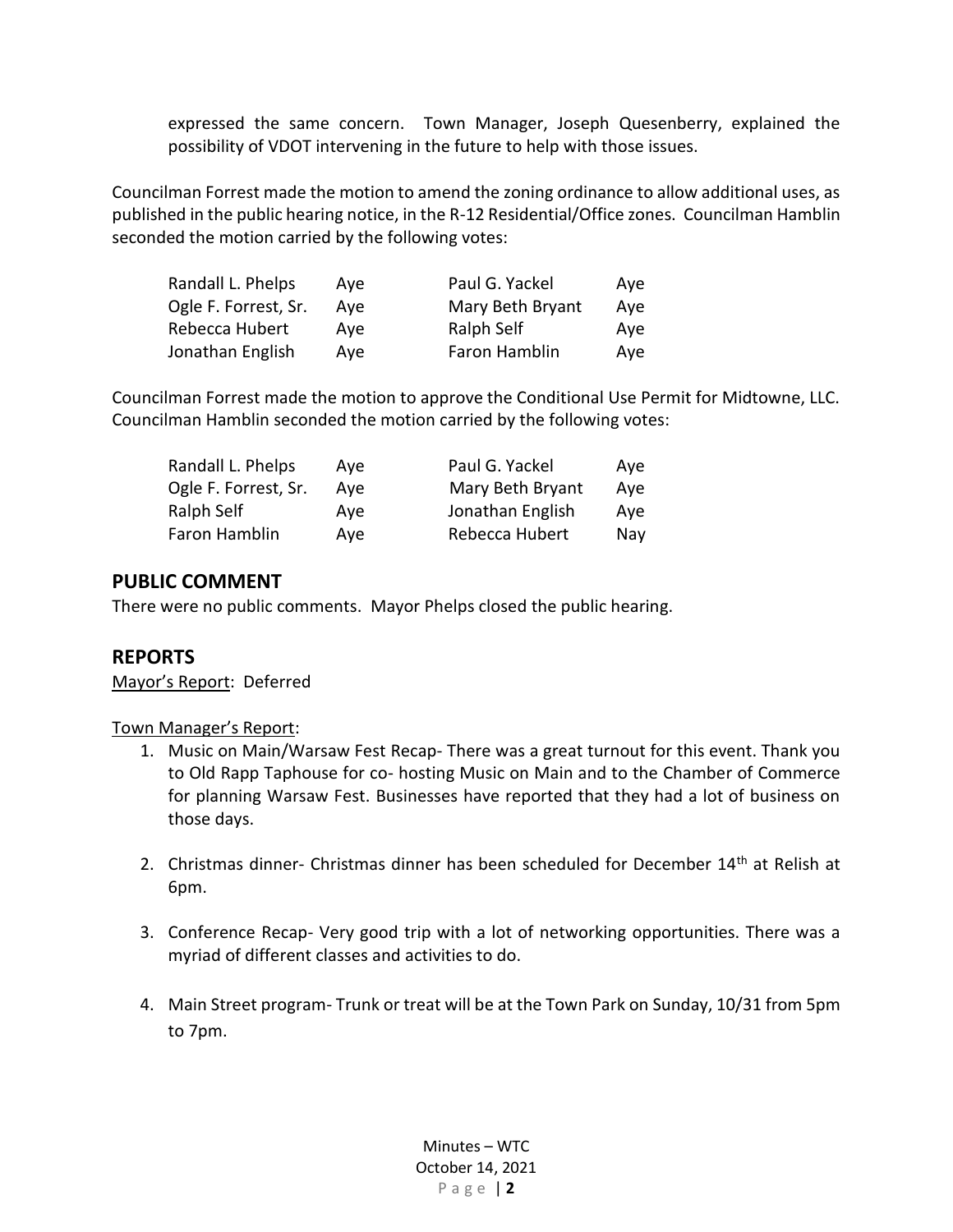Police Report: There were 170 calls for service, 65 traffic stops, 47 summons issued and 6 arrests in September. Officer Belcher will be leaving as of 10/21 to pursue other endeavors. We are actively seeking a new officer.

Planning Commission: Met and approved both ordinance amendments. The newest member, Win Sisson, joined in person.

Northern Neck Regional Jail: Report is in packet. An article in the Northern Neck News said that Warsaw would have to start paying to jailers and jailing. Vice Mayor Yackel stated that is incorrect and Warsaw is not financially responsible.

Council Committee Reports: No meeting scheduled. An application was received for grant funding so that committee needs to meet to discuss.

WWTP Report: No report this month. There is an employee at the plant with COVID. It has not spread to the other employees, and we are managing with split shifts for the time being.

### **OLD BUSINESS**

Projects Report:

Parking project- Met with the engineering firm and there were 3 amendments made to the plans to incorporate more parking.

Housing study- The Town got word that we received the \$50,000 grant for the housing study. We plan to move forward with this project. The project area would include Hamilton, Belle Ville, parts of 360, parts of main street and parts of Scott town. Woodland Heights and Pine are also included.

Main Street- The new skyline banner has been put up and work was done in front of Verizon to make it more appealing. Lee's Affordable tree service was generous to help us out in putting up the new banner that weighed over 550 pounds, so many thanks to them.

The Bounds: Met today for the pre-bid meeting for the paving of the parking lot. If the weather holds, the plan is to get it paved this month or the beginning of next month.

### **NEW BUSINESS**

Halloween trick or treat: A lot of questions regarding when trick or treating will be for the town. There was discussion surrounding past times and what day might work best for the children. Councilman Faron Hamblin made a motion to have trick or treating in town on Sunday, October  $31<sup>st</sup>$  from 5:00pm to 8:00pm. Councilman Jonathan English seconded the motion which was carried by the following votes:

> Minutes – WTC October 14, 2021 P a g e | **3**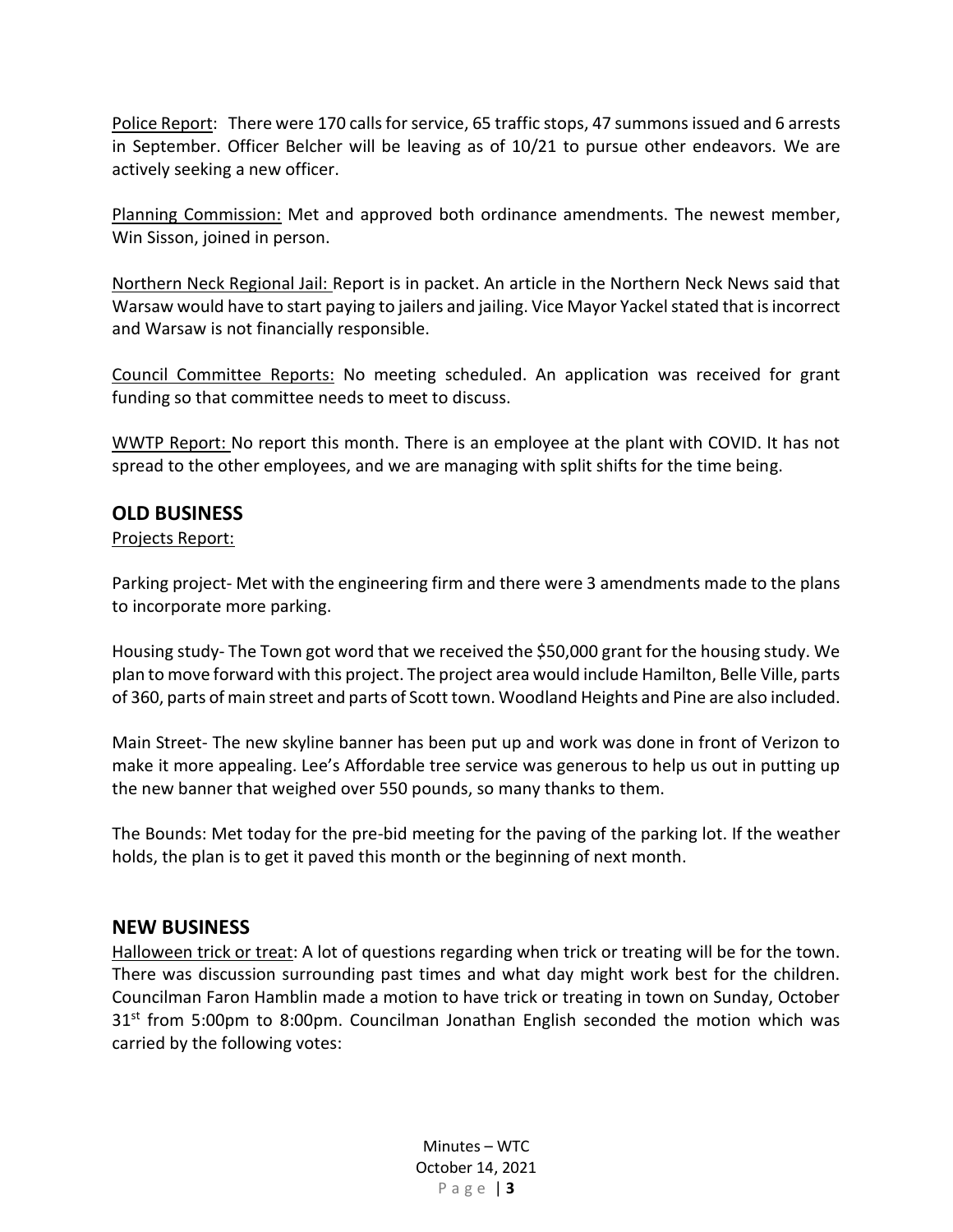| Randall L. Phelps    | Ave | Paul G. Yackel   | Ave |
|----------------------|-----|------------------|-----|
| Ogle F. Forrest, Sr. | Ave | Mary Beth Bryant | Aye |
| Rebecca Hubert       | Ave | Ralph Self       | Aye |
| Jonathan English     | Ave | Faron Hamblin    | Aye |

Christmas celebration: There was a lot of positive feedback from the Music on Main concert, so we are looking to have another similar one for the Christmas celebration. Plans are to have part of Main Street blocked off and host a concert.

Councilman Forrest made a motion to allow Joseph Quesenberry to pursue planning the event. Councilman Hamblin seconded the motion which was carried by the following votes:

| Randall L. Phelps    | Ave | Paul G. Yackel   | Ave |
|----------------------|-----|------------------|-----|
| Ogle F. Forrest, Sr. | Ave | Mary Beth Bryant | Aye |
| Rebecca Hubert       | Ave | Ralph Self       | Ave |
| Jonathan English     | Ave | Faron Hamblin    | Aye |

ARPA Budget Amendment: Joseph Quesenberry presented his concerns on the Bounds project. He believes the Amphitheater should be put on hold until everything else (lights, topsoil, etc.) is prepared and stabilized. Then, look into adding it a few years down the road.

Councilman Hamblin made a motion to approve the amended budget for the ARPA funds. Councilman Forrest seconded the motion which was carried by the following votes:

| Ave | Paul G. Yackel   | Ave |
|-----|------------------|-----|
| Ave | Mary Beth Bryant | Aye |
| Ave | Ralph Self       | Aye |
| Ave | Faron Hamblin    | Aye |
|     |                  |     |

Council meeting time:

- The time has always been at 7:00pm to accommodate working members.
- Now we have the meeting more easily accessible with live streaming and the internet.
- Many members believe that 6:00pm would be a better meeting time. There are times where there are more complex issues that take up more time and 7pm often makes a late ending time and a late time for out of towners to get home.

Councilman Hamblin made a motion to have a public hearing on 11/11/21 at 7:00pm to amend the ordinance to move Town Council meeting time to 6:00pm. Councilwoman Bryant seconded the motion which was carried by the following votes:

| Randall L. Phelps    | Ave | Paul G. Yackel   | Ave |
|----------------------|-----|------------------|-----|
| Ogle F. Forrest, Sr. | Ave | Mary Beth Bryant | Ave |
| Rebecca Hubert       | Ave | Ralph Self       | Ave |
| Jonathan English     | Ave | Faron Hamblin    | Ave |

Minutes – WTC October 14, 2021 P a g e | **4**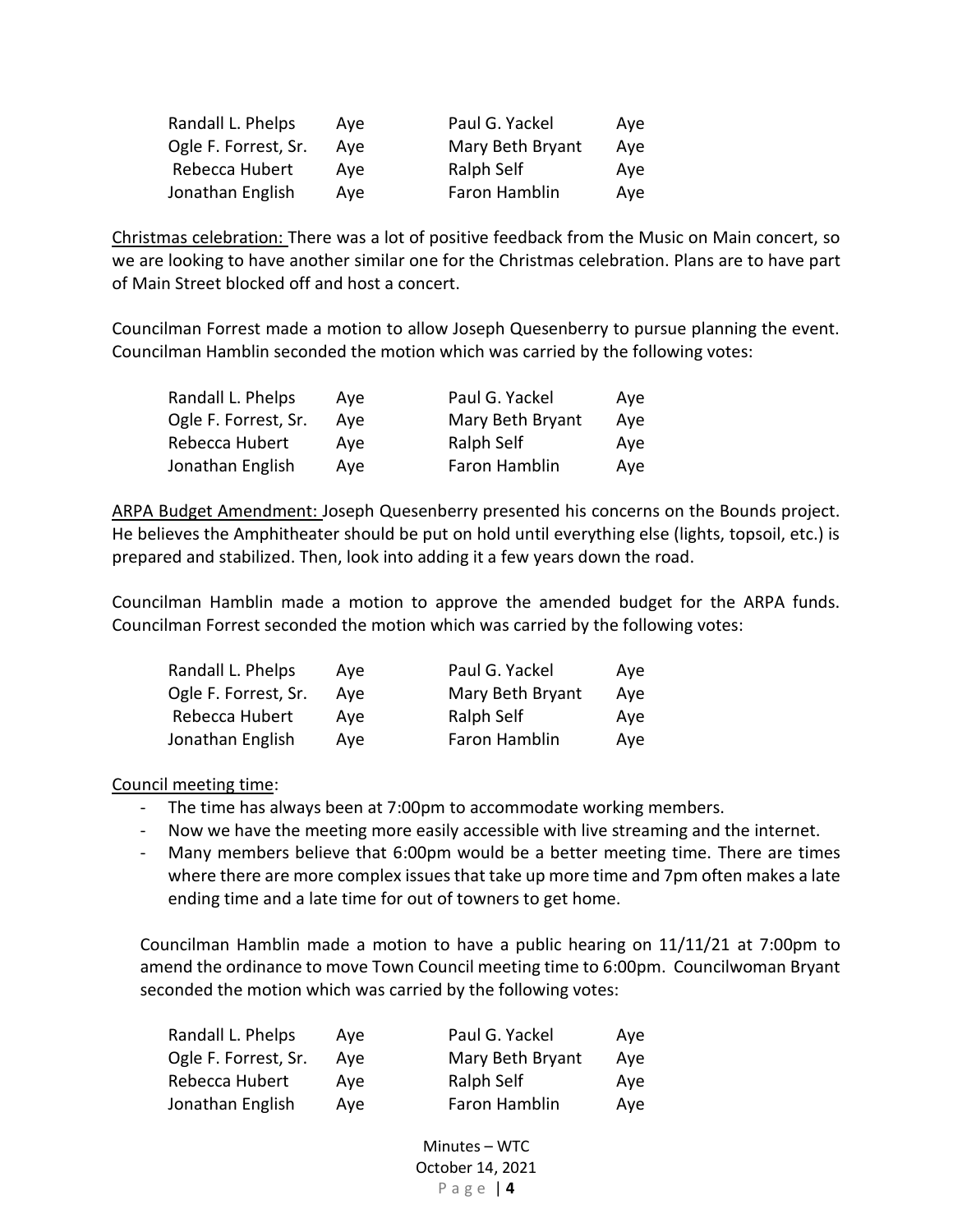USDA Resolution: The town received the \$200,000 grant for the community market. The resolution states that Council will give Joseph Quesenberry the authority to sign on behalf of Council for anything the project may require.

Councilman Forrest made a motion to approve the resolution and authorize Joseph Quesenberry. Councilman Self seconded the motion which was carried by the following votes:

| Randall L. Phelps    | Ave | Paul G. Yackel   | Ave |
|----------------------|-----|------------------|-----|
| Ogle F. Forrest, Sr. | Ave | Mary Beth Bryant | Ave |
| Rebecca Hubert       | Ave | Ralph Self       | Ave |
| Jonathan English     | Ave | Faron Hamblin    | Ave |

#### Planning Commission Reappointments:

There are 3 openings, and Commissioner Slaw and Commissioner Franklin are willing to continue to serve. Councilman Forrest made a motion to reappoint Regis Slaw to Planning Commission for a 4 year term beginning January 1, 2022 and ending December 31, 2025. Councilman English seconded the motion which was carried by the following votes:

| Randall L. Phelps    | Ave | Paul G. Yackel   | Ave |
|----------------------|-----|------------------|-----|
| Ogle F. Forrest, Sr. | Ave | Mary Beth Bryant | Aye |
| Rebecca Hubert       | Ave | Ralph Self       | Aye |
| Jonathan English     | Ave | Faron Hamblin    | Aye |

Councilman Hamblin made a motion to reappoint Elizabeth Franklin to Planning Commission for a 4 year term beginning January 1, 2022 and ending December 31, 2025. Councilwoman Bryant seconded the motion which was carried by the following votes:

| Randall L. Phelps    | Ave     | Paul G. Yackel   | Aye |
|----------------------|---------|------------------|-----|
| Ogle F. Forrest, Sr. | Abstain | Mary Beth Bryant | Aye |
| Rebecca Hubert       | Ave     | Ralph Self       | Ave |
| Jonathan English     | Ave     | Faron Hamblin    | Aye |

Style Craft Public Hearing Scheduling: A Public hearing needs to be scheduled for RDK Land Holding LLC. To rezone from C2 to R12 (commercial to residential). Councilman Hamblin made a motion to schedule a public hearing on 11/11/21 at 7:00pm.

Gateway signs: Looking to add welcome to Warsaw signs at 360 near Rappahannock High School, on Route 3 near Cobham Park, and on the other end of Route 3 near the YMCA.

# **CLOSING COMMENTS**

Councilwoman Bryant: Enjoyed the meeting and enjoyed walking through Warsaw and how beautiful it looks.